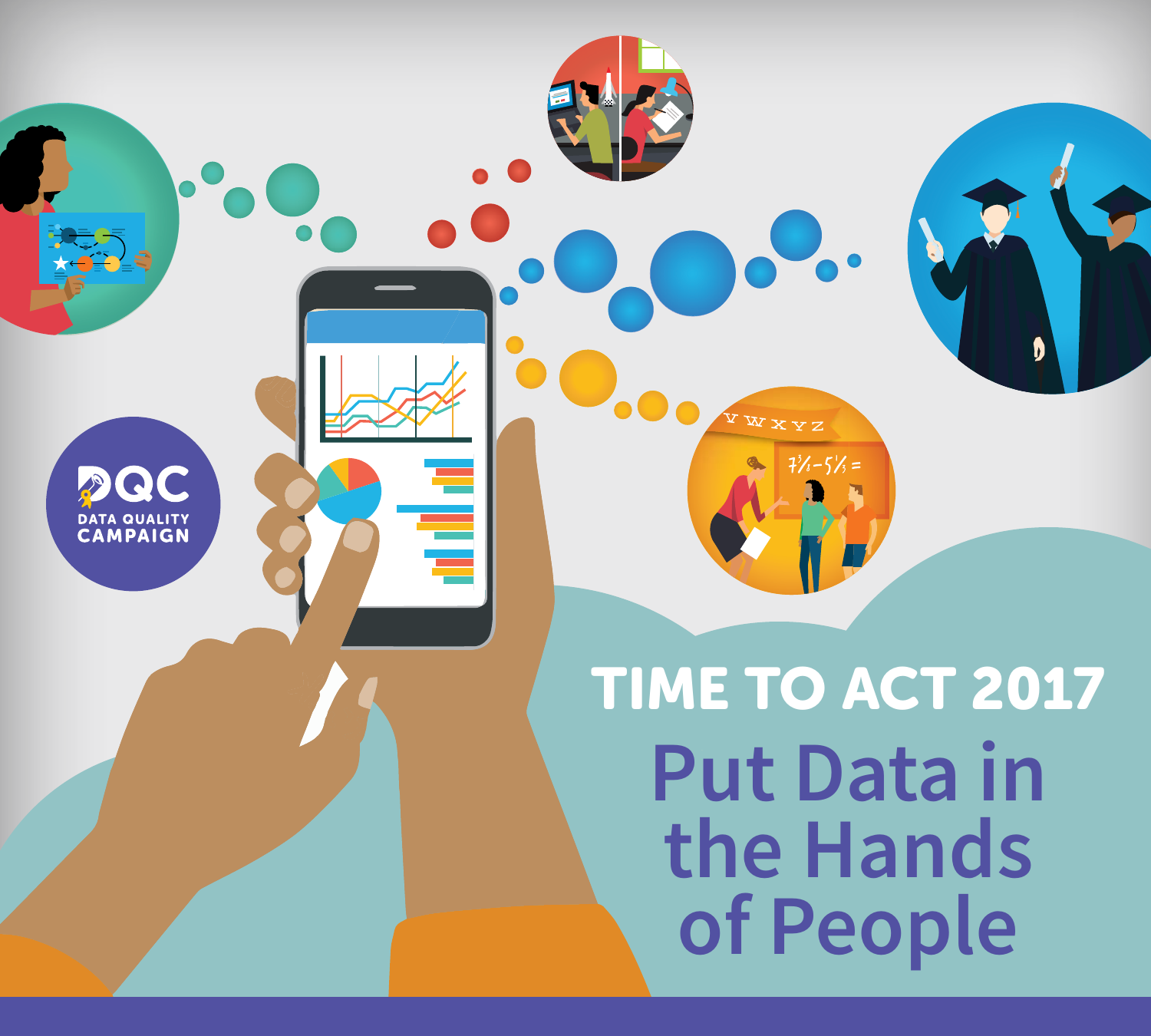

The Data Quality Campaign (DQC) is a nonprofit policy and advocacy organization leading the effort to bring every part of the education community together to empower educators, families, and policymakers with quality information to make decisions that ensure that students excel. For more information, go to [www.dataqualitycampaign.org](http://www.dataqualitycampaign.org) and follow us on [Facebook](https://www.facebook.com/Data-Quality-Campaign-197486055182/) and [Twitter](https://twitter.com/EdDataCampaign) (@EdDataCampaign).

DQC thanks our funders. Our work is made possible by philanthropic grants and contributions from the Annie E. Casey Foundation, Bill & Melinda Gates Foundation, Carnegie Corporation of New York, Charles Stewart Mott Foundation, Ewing Marion Kauffman Foundation, ExxonMobil, Laura and John Arnold Foundation, Michael and Susan Dell Foundation, and Walton Family Foundation.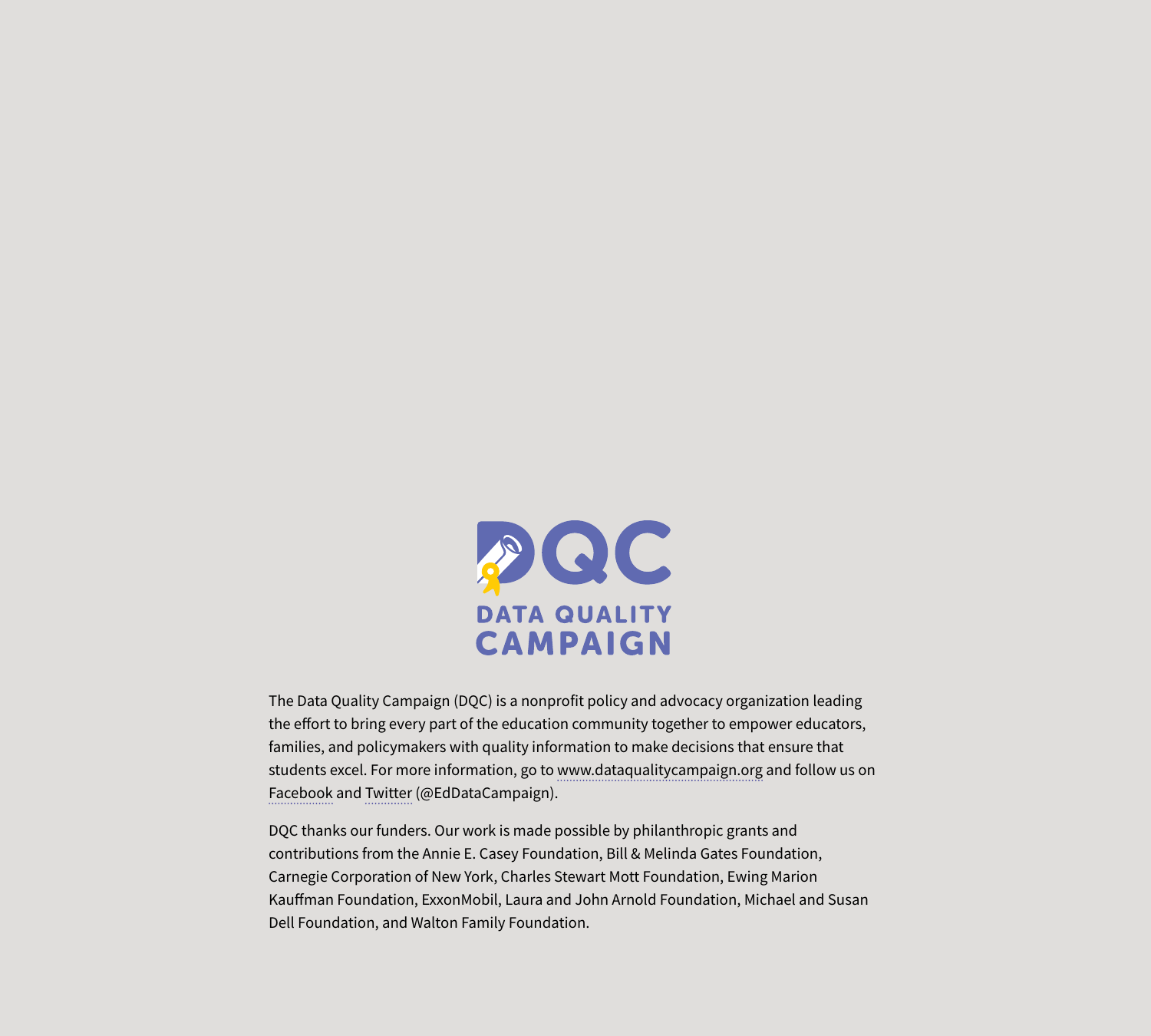# CONTENTS

| <b>Introduction</b>                  |    |
|--------------------------------------|----|
| Measure What Matters Measure         |    |
| Make Data Use Possible               |    |
| Be Transparent and Earn Trust        |    |
| Guarantee Access and Protect Privacy | 10 |
| What's Next?                         |    |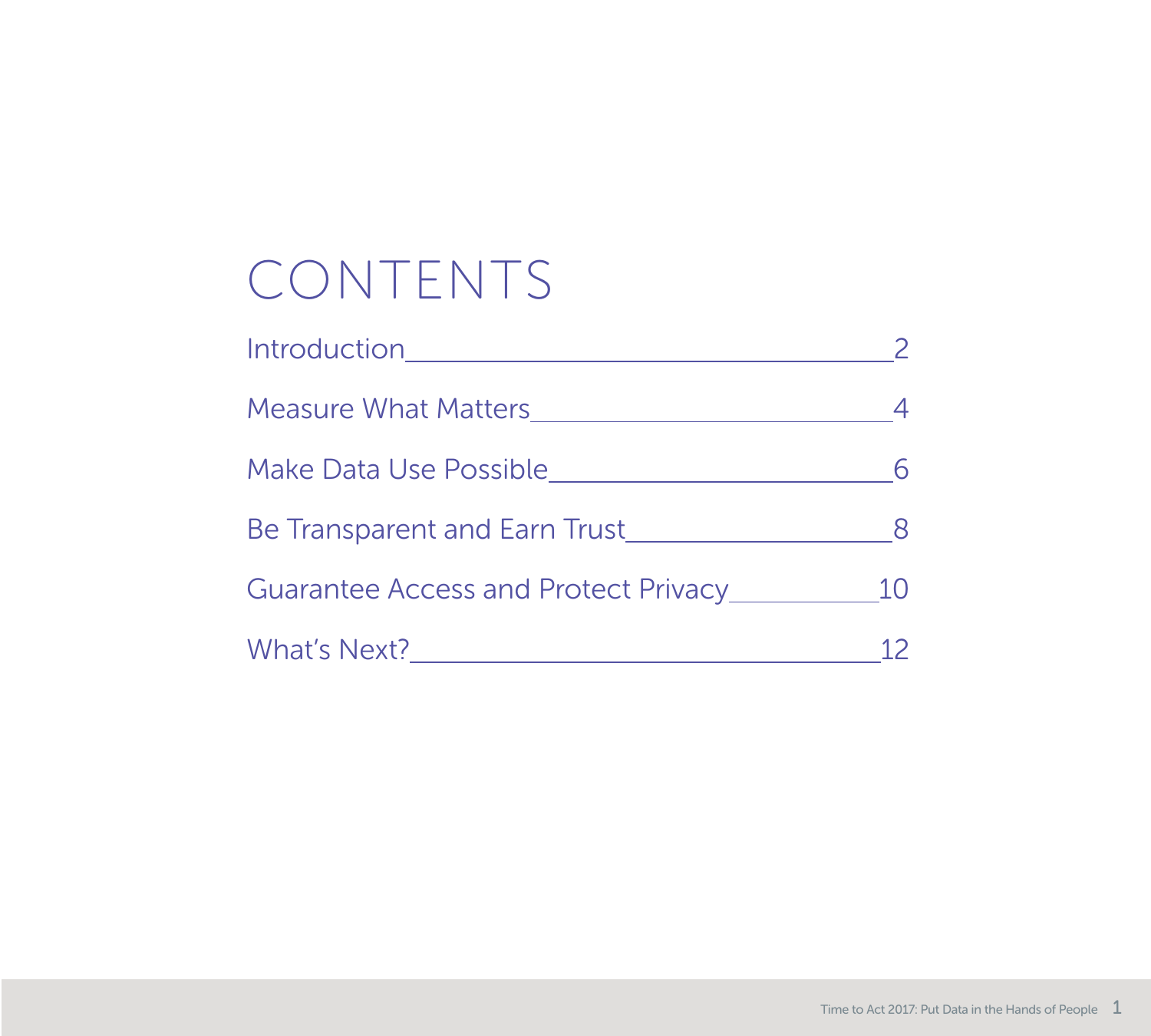# INTRODUCTION

**More must be done to put data in the hands of** *people***.** States have made significant investments in data infrastructure, but data will never be used as a tool to inform continuous improvement and support student success unless parents, educators, policymakers, and students themselves have access to timely, useful information.

In 2016 the Data Quality Campaign (DQC) released *Time to Act: Making Data Work for Students* to support efforts to strengthen the culture of data use in education*.* The report lays out a set of recommendations for state policies and practices to ensure that data is used to support student learning. The [Four Policy Priorities to Make Data Work for Students](https://dataqualitycampaign.org/why-education-data/make-data-work-students/) build on DQC's earlier policy roadmaps, the 10 Essential Elements of Statewide Longitudinal Data Systems and 10 State Actions to Ensure Effective Data Use, and were developed with a broad coalition of partners representing state policymakers, educators, parents, school and district leaders, and advocates. DQC's roadmaps have provided clear guidance to states, and states have invested in systems and begun to create the conditions for effective data use in classrooms. But more must be done to **ensure that people have the information they need to answer questions and take action.** As states build on past progress and turn to new opportunities provided for in the Every Student Succeeds Act (ESSA), it is important that data serves as a tool to meet ambitious goals.

Getting people the data they need is essential because when students, parents, educators, and partners have the right information to make decisions, students excel. The hard work of education is happening in classrooms every day, and states have the critical role of establishing policies and practices that ensure that those closest to students, like teachers and parents, can put data to work to support student success. While the vision of using data as a tool to improve outcomes for all students is a big one, the priorities are simple. States must



**Measure What Matters.** *Be clear about what students must achieve and have the data to ensure that all students are on track to succeed.* 



**Make Data Use Possible.** *Provide teachers and leaders the flexibility, training, and support they need to answer their questions and take action.* 



**Be Transparent and Earn Trust.** *Ensure that every community understands how its schools and students are doing, why data is valuable, and how it is protected and used.* 



**Guarantee Access and Protect Privacy.** *Provide teachers and parents timely information on their students and make sure it is kept safe.*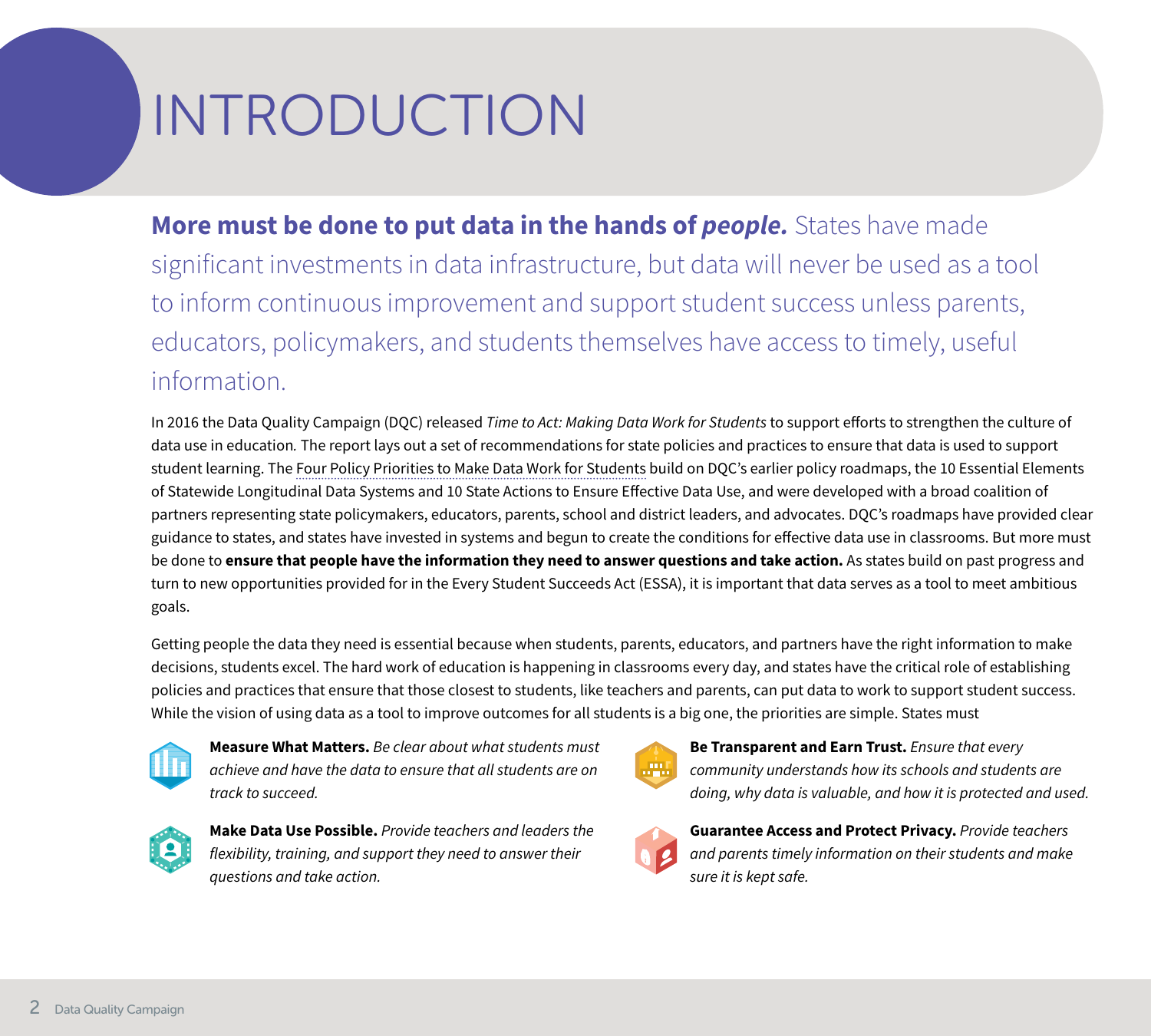These Four Policy Priorities are a set of recommendations for policymakers to transform the nature of data in education from being used solely as a hammer—a tool to punish and shame—into a flashlight—a tool to shine a light on what's working and where to improve. This culture change cannot happen unless states move beyond compliance and ground their efforts in these guiding principles:

- Foremost, **students must be central.** Data must be used to support student learning and ensure that *each* student's individual needs are met.
- **• Data systems are not enough.** States must shift their focus from building systems to empowering people.
- **• Data needs to be tailored to the user.** Everyone needs data, but the type and grain size of the necessary data depend on the needs of the individual—parents, teachers, policymakers, and other stakeholders all have different needs for data.
- **• Data is used for different purposes,** including transparency and continuous improvement, along with—but not only for—accountability.
- And to bookend these guiding principles, **stakeholder engagement is critical.** People who need data, including teachers, principals, and parents, must be involved in the creation of policies for data access and use.

As demonstrated by state efforts to realize the 10 Elements and 10 Actions, responsibility for policy and implementation does not rest with one state leader. Leadership must come from education agencies, along with state boards, legislatures, and governors. Without leadership at the highest levels prioritizing effective data use, those closest to students will never fully have the resources, time, and skills they need to put data to work. States have made significant progress over the past decade, but there is more to be done—strong leadership is necessary to act on the Four Policy Priorities and change the culture of data use in education. Without it, states will fall short in their efforts to meet education goals and improve outcomes for students. While making all of this possible takes many leaders, the recommended actions included in each section of this report can be taken by a single person, right now, to start the conversation about state action.

#### **About This Report**

This paper provides a landscape of state efforts on the Four Policy Priorities as well as a clear set of actions that must be taken to fully realize the power of data to support students. Specifically, this paper

- summarizes what we know about states' efforts to act on the Four Policy Priorities;
- provides evidence of state efforts based on DQC's research and research by others where relevant;
- builds on DQC's 50-state survey, last administered in 2014, to paint a richer picture of state efforts by using multiple research methods including opinion research, website and policy reviews, and legislative analysis;
- describes state progress beyond a simple yes or no response and takes into account the guiding principles that foster quality over compliance; and
- provides specific recommendations along with examples and resources for individuals looking to move their state forward.

The work that DQC and its partners outlined in the Four Policy Priorities is comprehensive, challenging, resource intensive, and difficult to measure. While states have more work to do, the sector as a whole also has more work to do to better understand how data is being used, how states are supporting districts' efforts to use data, and whether teachers and parents have the information that they need to support student success.

All research conducted by DQC except where otherwise noted. For more information on research and methodology, see [www.dataqualitycampaign.org/timetoact17.](http://www.dataqualitycampaign.org/timetoact17)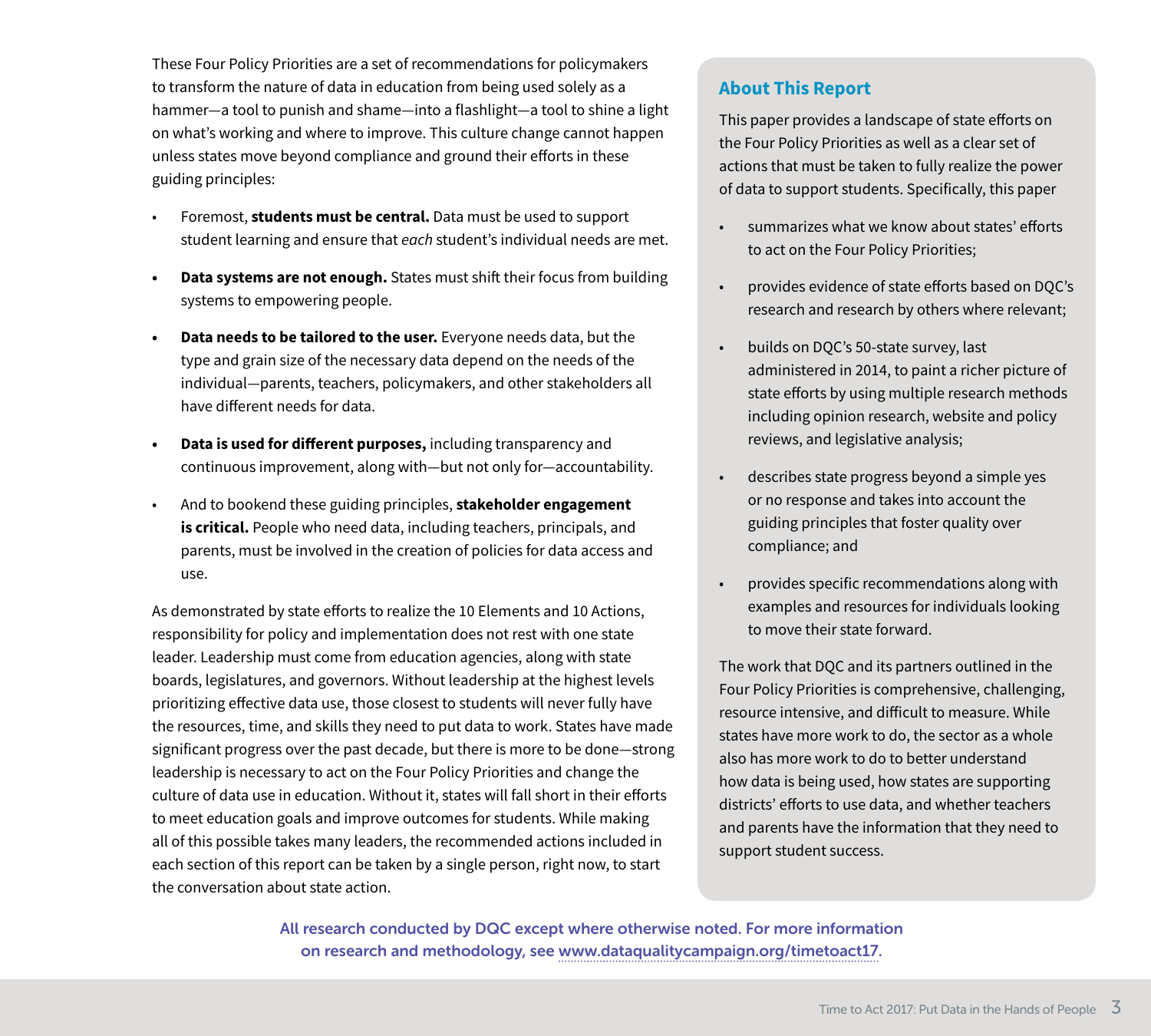# MEASURE WHAT MATTERS

States have shown leadership in collecting meaningful data that provides a picture of student and school success over time. Looking forward, there is more work to be done to ensure that state data efforts reflect state goals to serve all students regardless of their zip code.

#### **Data is no longer** *only* **a hammer.**  WHERE

**STATES** ARE **TODAY** 

State data efforts reflect the need to do more than hold schools accountable—data is also a flashlight, illuminating what works and supporting continuous improvement. But students will not fully benefit from the power of data as long as silos persist among prekindergarten, K–12, postsecondary, and the workforce.

#### **Demonstrating that data use has moved beyond only accountability, DQC found the following:**

- When asked about their perceptions of data, only 18 percent of teachers say that they believe that data is used to punish teachers and schools.
- 29 states differentiate data access for multiple stakeholders, ranging from researchers to parents and even courts. (Farley-Ripple, 2016)

#### **But more must be done to further break down silos:**

• 37 states and the District of Columbia link at least two data systems, but only 17 states and the District have built a full P–20/workforce system linking early childhood, K–12, and postsecondary education data and workforce data. (Education Commission of the States, 2016)

- 29 states paint a picture of education access and equity on their report cards by publishing measures including attendance, discipline rates, school safety, climate, and access to advanced coursework.
- Only four states—Kentucky, Maryland, Massachusetts, and Wisconsin—include information on their report cards about the number of students entering the workforce after high school.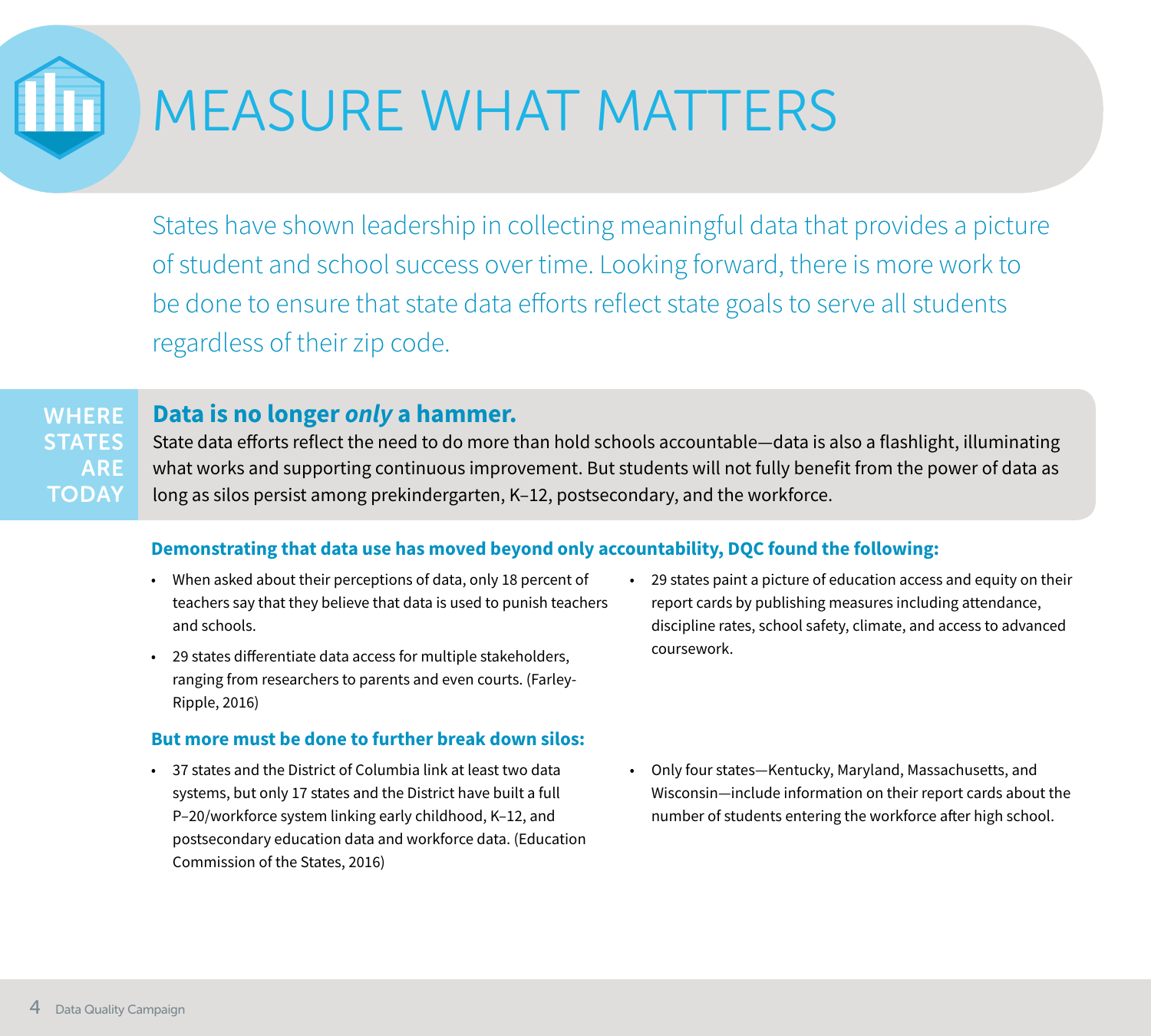**WHERE STATES** ARE **TODAY** 

### **Data has become a state priority; now it's time to put it to work for all students.**

State leaders have demonstrated commitment, through policy and practice, that data should answer questions and inform actions that support student success. However, states and communities will never be able to take advantage of data to support *all* students without stakeholders who represent the multiple needs and perspectives within the state being at the table where decisions are made.

#### **Demonstrating that states are committed to using data to answer questions and meet education goals, DQC found the following:**

- 41 states publish the guiding questions that reflect the strategic thinking of the state and drive data collection and use.
- 31 states include questions about student success beyond K–12.

#### **More focus must be placed on including multiple stakeholders in decisions that guide state data efforts:**

• While DQC was able to find evidence of a cross-agency data governance body in 33 states, only seven states include members who represent a diversity of perspectives and needs, such as

English language learners, students with disabilities, rural students, gifted and talented students, or low-income students.

#### **As a result, data does not always reflect the needs of all children. For example:**

- Only one state—Alaska—includes information about the performance of military-connected students on its report card.
- Only one state—Washington—includes information about the performance of students in foster care on its report card.
- Only six states—Arizona, Idaho, Minnesota, Ohio, Oregon, and Virginia—include information about students who are homeless on their report cards.

Washington **MEASURES WHAT MATTERS** by connecting data across sectors to provide a fuller picture of the quality of its education system. Washington created the Education Research and Data Center [\(ERDC](http://www.erdc.wa.gov)), an education data warehouse that links data from the state's early learning, K–12, postsecondary, and workforce sectors. At the heart of ERDC is a strong data governance body, codified in law, which includes agency leaders, district representatives, and data users. Together, this cross-sector group helps determine what data to collect, what research to conduct, and how to keep the information secure. ERDC enables research that helps state and local leaders better understand what's working and what needs to change to best support all students. For example, recent research has focused on the educational and employment experiences of young adults in the justice system.

TAKE ACTION

BRIGHT **SPOTS** 

- **Take stock of voices that are included—and not included—on your state's P–20/workforce data governing body.**
- **Make sure your state is producing robust indicators by linking K–12 and postsecondary data with workforce data.**

- Pivotal Role [of Policymakers as Leaders of P–20/Workforce Data](http://dataqualitycampaign.org/resource/pivotal-role-policymakers-leaders-p-20workforce-data-governance/)  [Governance](http://dataqualitycampaign.org/resource/pivotal-role-policymakers-leaders-p-20workforce-data-governance/)
- [Mapping Postsecondary and Workforce Information Gaps in](http://www.ihep.org/sites/default/files/uploads/postsecdata/docs/resources/infographic_pdf_final.pdf)  [State Data Systems](http://www.ihep.org/sites/default/files/uploads/postsecdata/docs/resources/infographic_pdf_final.pdf)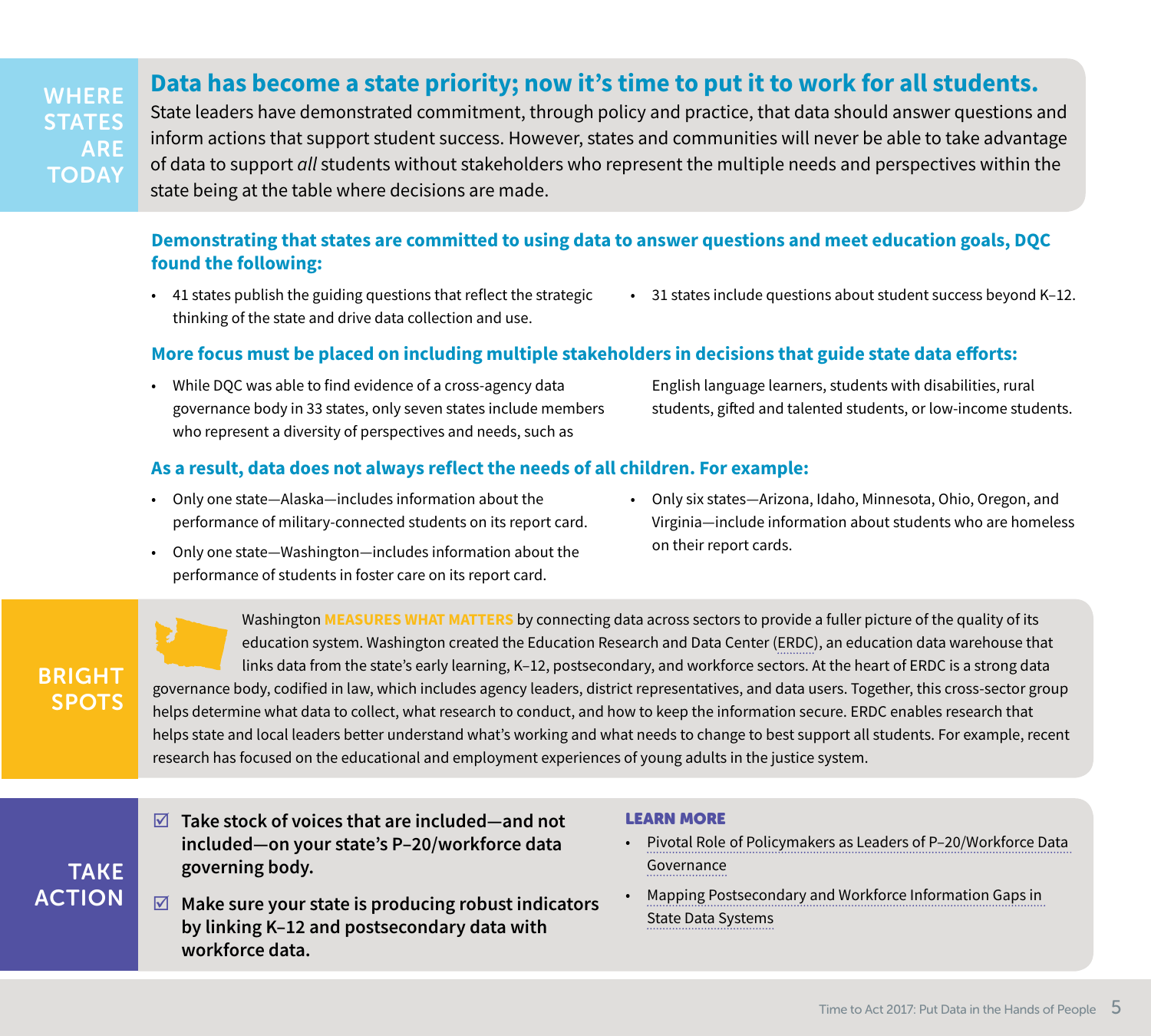

# MAKE DATA USE POSSIBLE

Educators and leaders at all levels have embraced the power of data to improve student achievement, but policymakers must do more to ensure that those closest to students can use data effectively.

## **WHERE STATES** ARE **TODAY**

## **Data use is an integral part of good teaching—but isn't always possible.**

Teachers want to use data as a tool to inform instruction but often lack the time and support needed to put data to work. State leaders must do more to ensure that teachers have the time and hands-on training to make data use a seamless part of the day, not a cumbersome one-off.

### **Demonstrating that teachers want to use data as a tool to inform instruction, DQC found the following:**

- On average, teachers view data as "worth it" and frequently use data to
	- guide or drive instruction;
	- gather insight about student learning and provide a roadmap for instruction; and
	- help with differentiation or individualized instruction.

#### **More must be done to ensure that data use is not a cumbersome one-off:**

- 52 percent of teachers say they have no time during the school day to review data.
- 21 percent of teachers say they lack needed training on how to use data to support teaching and learning.
- 72 percent of teachers use data to collaborate with other teachers to support student learning.
- 65 percent use data to communicate with parents about their child's progress in school.
- 57 percent use data to communicate with each student about his or her strengths and learning needs.
- 62 percent of district administrators identify "understanding how to use data to improve teaching practices and student learning experiences" as a priority within their district for in-service or external teaching training.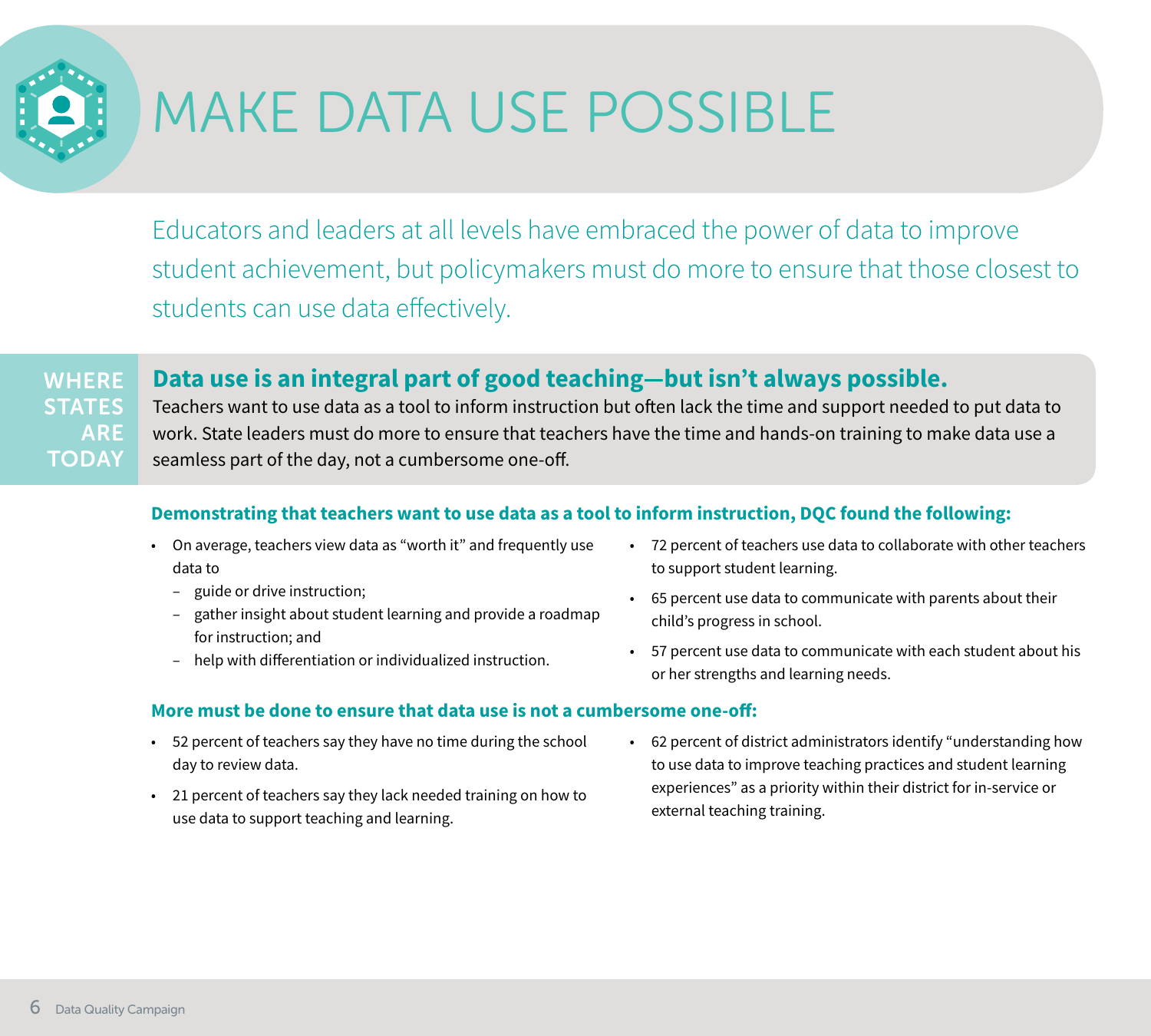**WHERE STATES** ARE **TODAY** 

### **States are starting to step up to support district data use.**

Anecdotal evidence shows that states are supporting districts through tools and resources that help them use data to foster student success. Some districts, like smaller or rural districts, may need more supports than others. Until states provide every district the necessary supports to use data in service of student learning, states have not fully enabled effective data use at the local level.

#### **Demonstrating that states are beginning to support district data use, DQC found the following:**

- Tennessee's *District Empowerment* strategy focuses on providing districts the tools and autonomy they need, including empowering leaders and educators with access to accurate and timely data linked to clear action steps.
- Virginia provides schools and districts with an early warning system that helps schools identify ninth-grade students who are at risk of not graduating from high school.
- Massachusetts has an early warning system for all districts that is used as a tool to better target interventions at the individual, small-group, and whole-school levels.

BRIGHT SPOTS

TAKE

Delaware **[MAKES DATA USE POSSIBLE](http://www.pewtrusts.org/en/research-and-analysis/issue-briefs/2017/01/analytics-help-boost-college-applications)** by putting actionable data about whether students are on track for college in the hands of teachers and school leaders. Administrators and teachers can access real-time data that shows which students are on track for college as well as indicators of their progress in applying to school, including student completion rates for college applications and the Free Application for Federal Student Aid. Teachers and counselors have the data they need to work with individual students and ensure that students have the resources they need to be college ready. Using actionable data to work with students across Delaware has resulted for three consecutive years in every graduating senior who is highly qualified for college applying to at least one postsecondary institution.

- **Review your state's teacher licensure policy to uncover opportunities to strengthen the language that requires new teachers and leaders to have data literacy skills.**
- **Conduct a needs assessment of your state's local education agencies to determine the unique data needs of each, and advocate for tools and resources to meet those needs.** ACTION

- [Teacher Data Literacy: It's About Time](https://dataqualitycampaign.org/resource/teacher-data-literacy-time/)
- [District Actions to Make Data Work for Students](https://dataqualitycampaign.org/resource/district-actions-make-data-work-students/)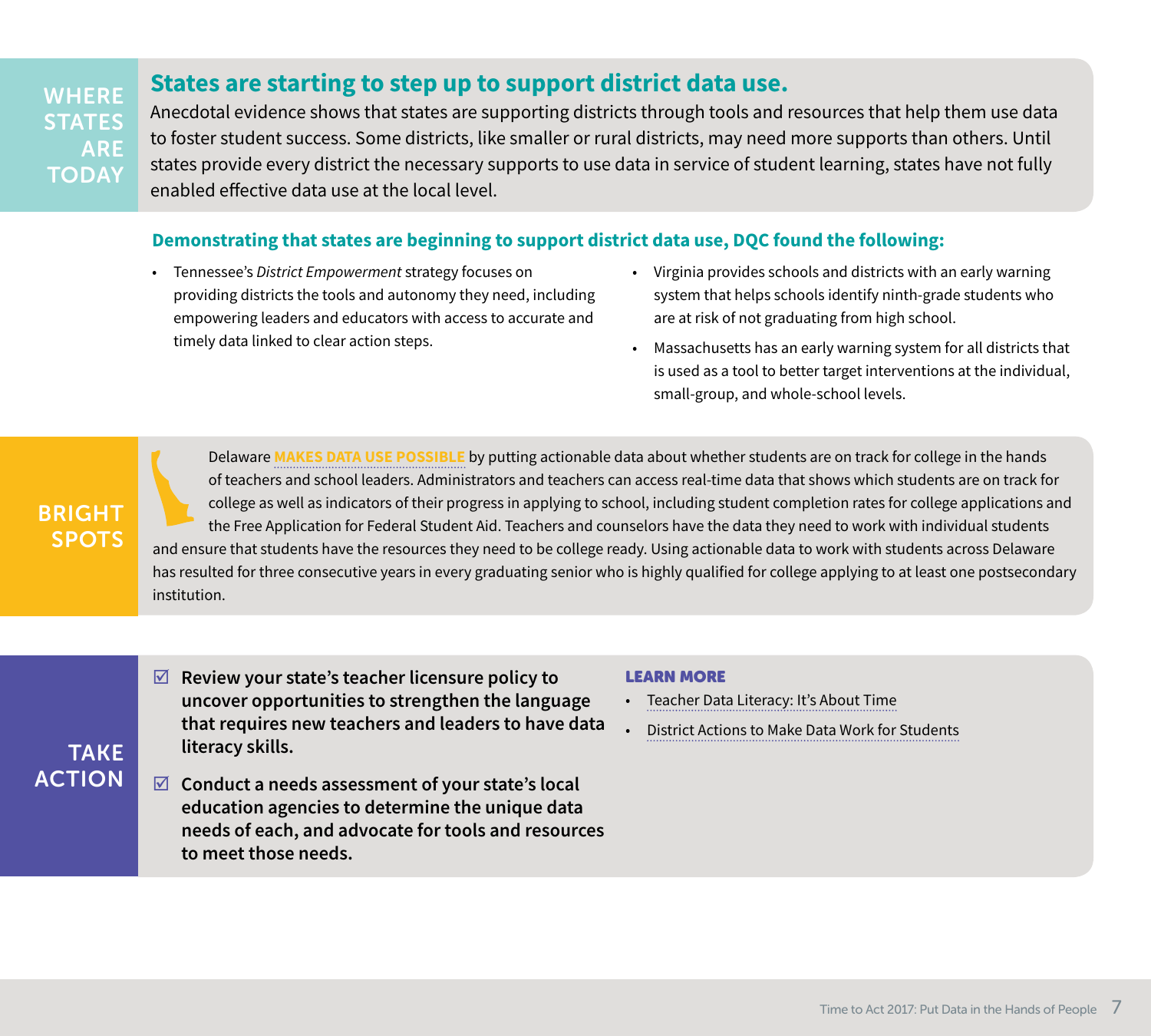# BE TRANSPARENT AND EARN TRUST

States have a responsibility and an obligation to communicate meaningful information to the public. What states do share is often outdated, difficult to find, and full of jargon, leaving the public frustrated and wondering what information to trust.

**WHERE STATES** ARE **TODAY** 

**TIL** 

## **People can't use data if they can't find it.**

Right now, finding the information they need is hard for families and communities. States have more work to do to ensure that people can answer questions and take action without cobbling together multiple difficult-to-find sources.

### **Demonstrating that state report cards are not yet meeting the needs of families and communities, DQC found the following:**

- Only 24 percent of parents nationally say they have used a state education agency website to find out how well their local high schools prepare students for college or the workforce.
- While 45 states publish postsecondary enrollment data, only 17 include that information on school-level report cards, where other school performance information can be found.
- In 2016, 10 states' most recent state assessment data was outdated, showing results from the 2012–13 or 2013–14 school year.

## WHERE ARE **TODAY**

## **Todos necesitan información en un lenguaje que entiendan.**

For many reading this report, that phrase is at best prompting memories of high school Spanish and at worst incomprehensible. Similarly, states are missing an important opportunity to communicate with *all* stakeholders because information is not available in their language or is buried in technical terms.

### **Demonstrating that states have not made the language on report cards accessible to parents and the public, DQC found the following:**

- 45 states produce report cards in English only (and provide no resources to have them translated into other languages).
- With few exceptions, state report cards include acronyms, terms of art, or technical terms that are not easy to understand for a wide audience.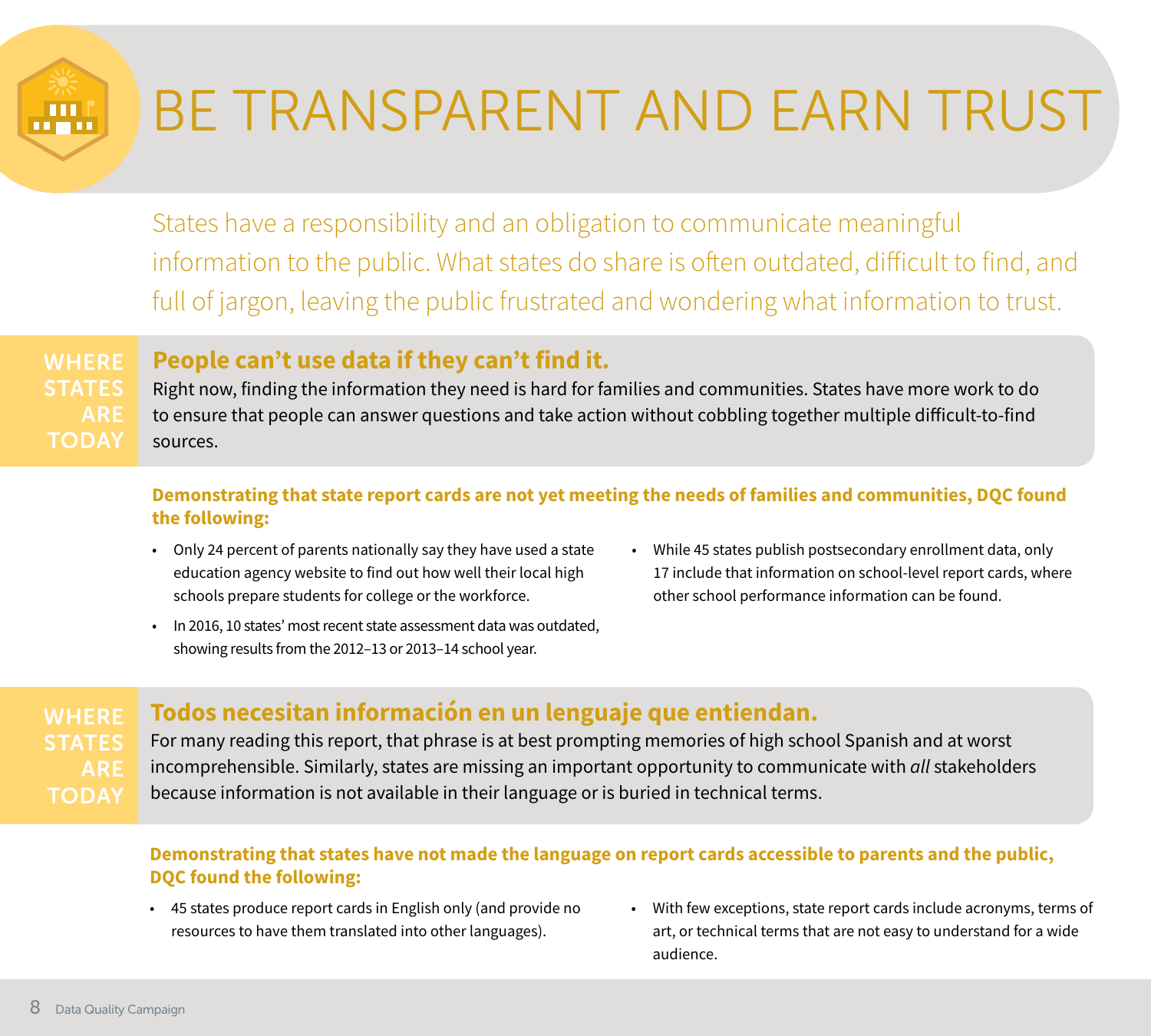**WHERE** STATES **TODAY** 

## **People won't use what they do not trust, value, or understand.**

State leaders across roles have not done enough to communicate proactively about how data is collected, calculated, and used. As a result, they are not meeting people's needs or making the value of that information clear.

### **Demonstrating that states must go further to communicate about the value, collection, and use of data, DQC found the following:**

- While 42 states are transparent about how data is kept secure, only 15 states are transparent about n-size used on their state report cards, limiting stakeholders' understanding of the decisions that went into the outcome data they use to monitor school and student progress.
- As of summer 2016, 30 states had communicated about stakeholder engagement efforts called for in ESSA, which in part was an opportunity for states to engage communities about what data is most useful to inform their decisionmaking.

BRIGHT SPOTS

West Virginia is **TRANSPARENT AND EARNS TRUST** by proactively and clearly communicating its data privacy practices to the public. Understanding how essential public trust in data is, West Virginia included a diverse group of stakeholders in the development of its [privacy policies.](https://wvde.state.wv.us/zoomwv/data-privacy.html) Then state leaders created a strategic communications plan to show how the state collects and protects student data, including the creation of an engaging comic book-themed [newsletter](https://static.k12.wv.us/zoomwv/newsletter/Data-Squad-Newsletter-2016-06.pdf) and informational meetings with the media. By proactively engaging with the public and clearly explaining how and why data is collected, West Virginia built an important foundation of trust and support for its work statewide.

- **Use DQC's [scavenger hunt tool](https://2pido73em67o3eytaq1cp8au-wpengine.netdna-ssl.com/wp-content/uploads/2016/12/DQC-Report-Card-Scavenger-Hunt-12012016.pdf) to review your state's report card for ease of use.**
- **Review feedback from ESSA stakeholder engagement sessions for insight into the data most in demand by the public. Determine whether and how your state can include that information on its report card.**  TAKE ACTION

- [Show Me the Data: State Report Cards Must Answer Questions](http://dataqualitycampaign.org/showmethedata/)  [and Inform Action](http://dataqualitycampaign.org/showmethedata/)
- [A State Guide to Building Online School Report Cards](http://www.excelined.org/wp-content/uploads/2017/05/AStateGuideToBuildingOnlineReportCardsTimeline-FINAL.pdf?utm_source=ExcelinEd&utm_campaign=d34cdca108-EMAIL_CAMPAIGN_2017_05_03&utm_medium=email&utm_term=0_0473a80b81-d34cdca108-115679229)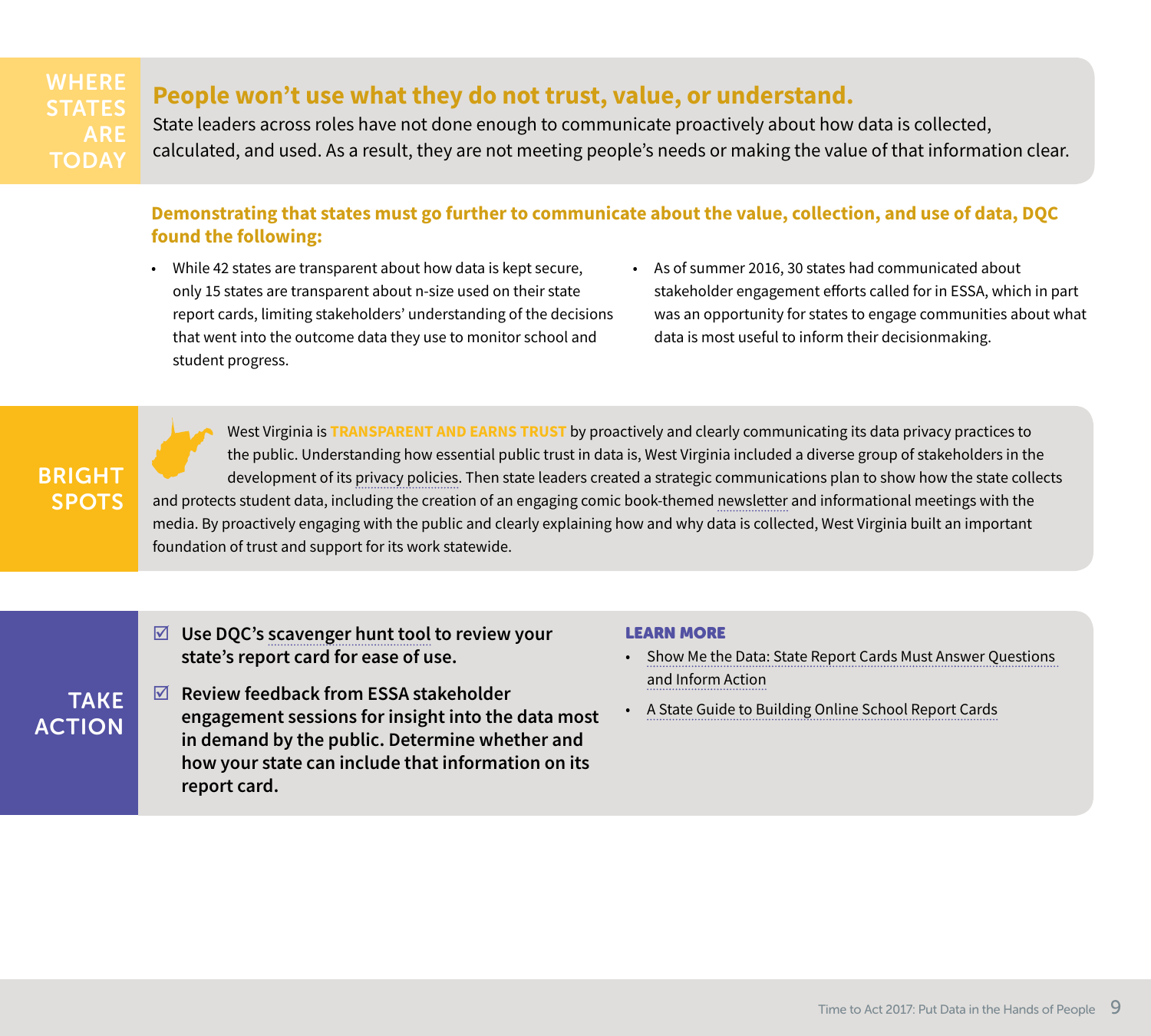## GUARANTEE ACCESS AND PROTECT PRIVACY

Accessible, useful, and secure data is critical to supporting student success. States have exercised leadership in creating policy guardrails to keep student data safe, but too few educators, parents, and students have access to the information they need to support student learning.

## **WHERE STATES** ARE **TODAY**

**When it comes to privacy, leaders have stepped up—but the work is never done.** 

State leaders, including legislators, governors, chiefs, and state boards, have all demonstrated commitment and taken action to protect students' data. However, states must go further to make sure that educators and districts have the training and legal and technical support they need.

#### **Demonstrating that states have focused on safeguarding data, DQC found the following:**

- Since 2014, 49 states and the District of Columbia have introduced legislation intended to safeguard student data.
- Since 2014, 38 states and the District of Columbia have passed 85 laws to better safeguard student data privacy.
- As of publication, during the 2017 legislative sessions policymakers have introduced 80 bills related to student data privacy, nine of which have been signed into law.

#### **States must also go further to provide training on safeguarding data:**

• Since 2013, only five states have passed privacy legislation that includes language that requires either the state or a local body to provide training on safeguarding students' information to those closest to students.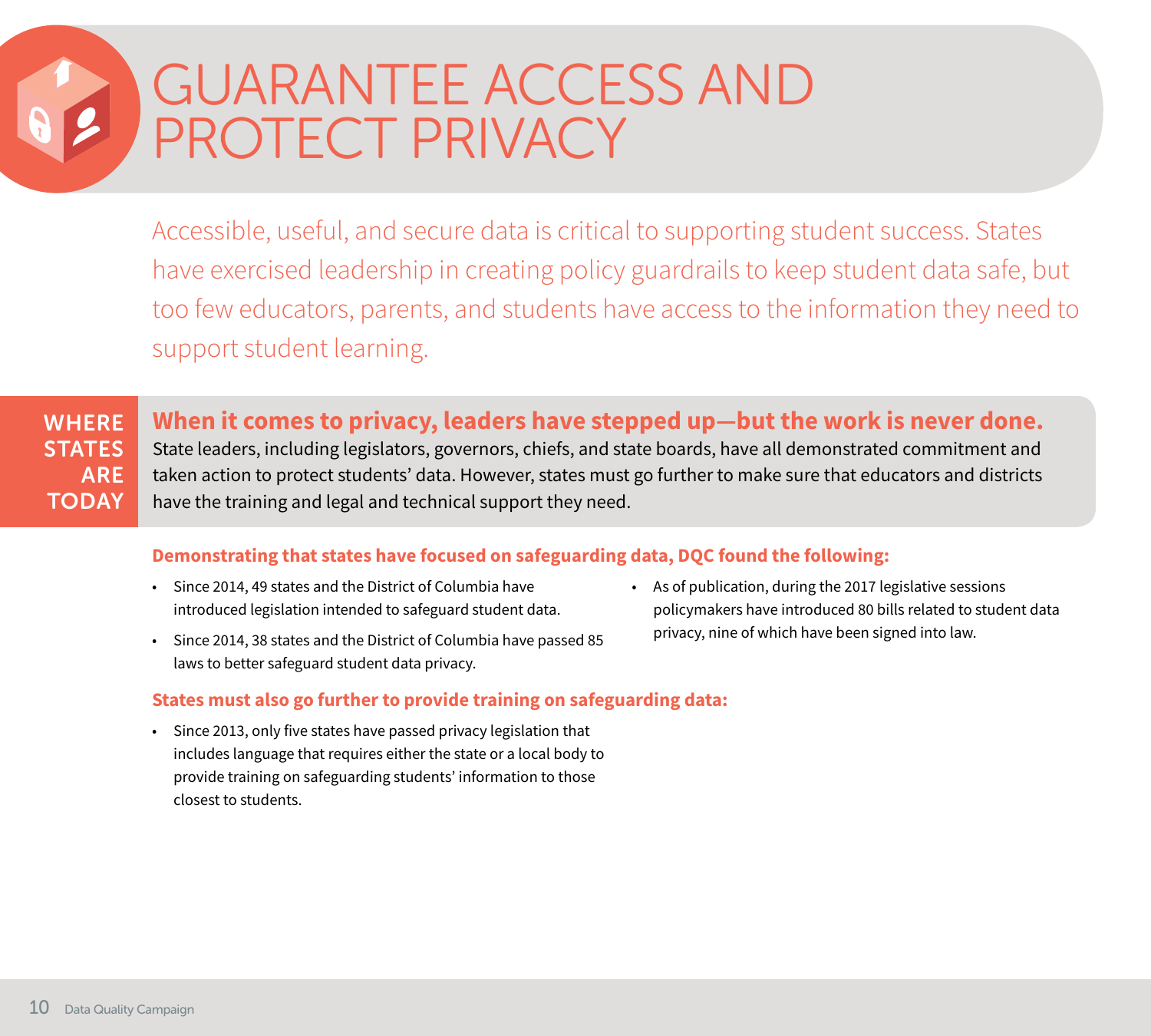## **Those closest to students don't have the data they need.**

WHERE **STATES** ARE **TODAY** 

Parents and educators want and need their students' data. States have gained ground in providing information to teachers beyond test scores, like early warning data. Though parents have access to their student's school report cards, and some have a district portal, too few states are ensuring that parents have all the information they need, like students' progress over time, side by side with other information. There is much work left to provide every parent, teacher, and student with a complete picture of student learning.

### **Demonstrating that states must do more to get data into the hands of those closest to students, DQC found the following:**

- 67 percent of teachers are not fully satisfied with the effectiveness of the data and tools they have access to on a regular basis. (Bill & Melinda Gates Foundation, 2015)
- Only 36 percent of public school parents strongly agree that they have easy access to all the information they need to make sure their child gets a great education.

#### **States can learn from field leaders:**

• As of 2013 five states—Arkansas, Delaware, Georgia, Kentucky, and Ohio—provided teachers best practice-based access to their students' longitudinal data.

### BRIGHT **SPOTS**

Georgia is committed to giving those closest to students access to the data they need and protecting student privacy. Georgia created a Statewide Longitudinal Data System that provides district administrators, principals, teachers, and parents secure, rolebased access to state and district education data in the same place. Local education agency officials can view and compare state and local performance over time to identify best practices; teachers and parents can view their own students' progress in different subjects over time. In 2015, state lawmakers confirmed their support for data access and protection by passing one of the nation's most robust [data](http://www.cqstatetrack.com/texis/redir?id=54d5ae6914&rtype=text&original=y)  [privacy laws,](http://www.cqstatetrack.com/texis/redir?id=54d5ae6914&rtype=text&original=y) which safeguards students' data without limiting the usefulness of information to improve student achievement.

## TAKE ACTION

- **Learn from leading states that are making data available to teachers and parents; some states offer their code and additional resources for other states to use and adapt.**
- **Review your state's privacy law for opportunities to include training and technical support for districts.**

- [How Data Empowers Parents](http://dataqualitycampaign.org/resource/data-empowers-parents/)
- [Ms. Bullen's Data-Rich Year](http://dataqualitycampaign.org/resource/infographic-ms-bullens-data-rich-year/)
- [Roadmap for Teacher Access to Student-Level Longitudinal Data](http://dataqualitycampaign.org/resource/roadmap-teacher-access-student-level-longitudinal-data/)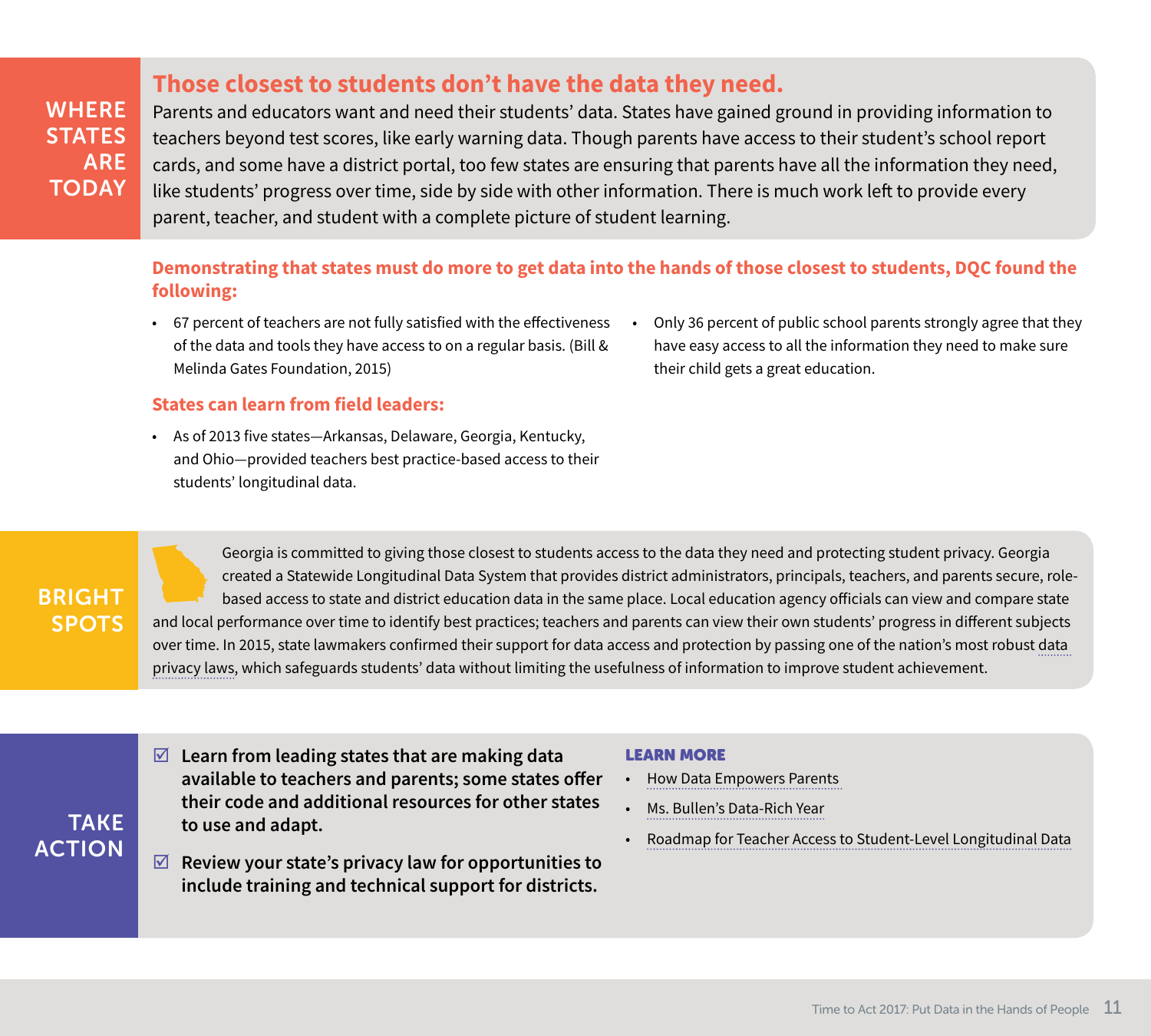# WHAT'S NEXT?

## **The work required to ensure that data is used to support student success is not done.**

This report demonstrates that the investments states have made in data have begun to change perceptions, policy, and practice. But our findings also show that policymakers must prioritize getting teachers, parents, and students themselves the data they need to answer questions; take action; and make change on the ground, where it matters. Without intentional focus, states will not fully maximize the value of investments in education data.

DQC's ongoing research is intended to inform state leaders, including state education agency leaders, governors, legislators, and state board members, about the state of the field and action steps they can take to make sure data is used to support student success. To capture state progress, DQC will continue to use multiple methods to measure the availability of, access to, use of, and perceptions about data. DQC will work with states to identify bright spots and highlight promising practices—and to identify remaining challenges and barriers to effective data use.

Together we go further, faster. This report is DQC's best understanding of the landscape of the field to date. But more must be done, not only by DQC but also by friends and partners to understand the landscape and quality of state data efforts. Because data is central to meeting education goals nationwide, DQC invites others to join in determining whether states' efforts are making data work for students.